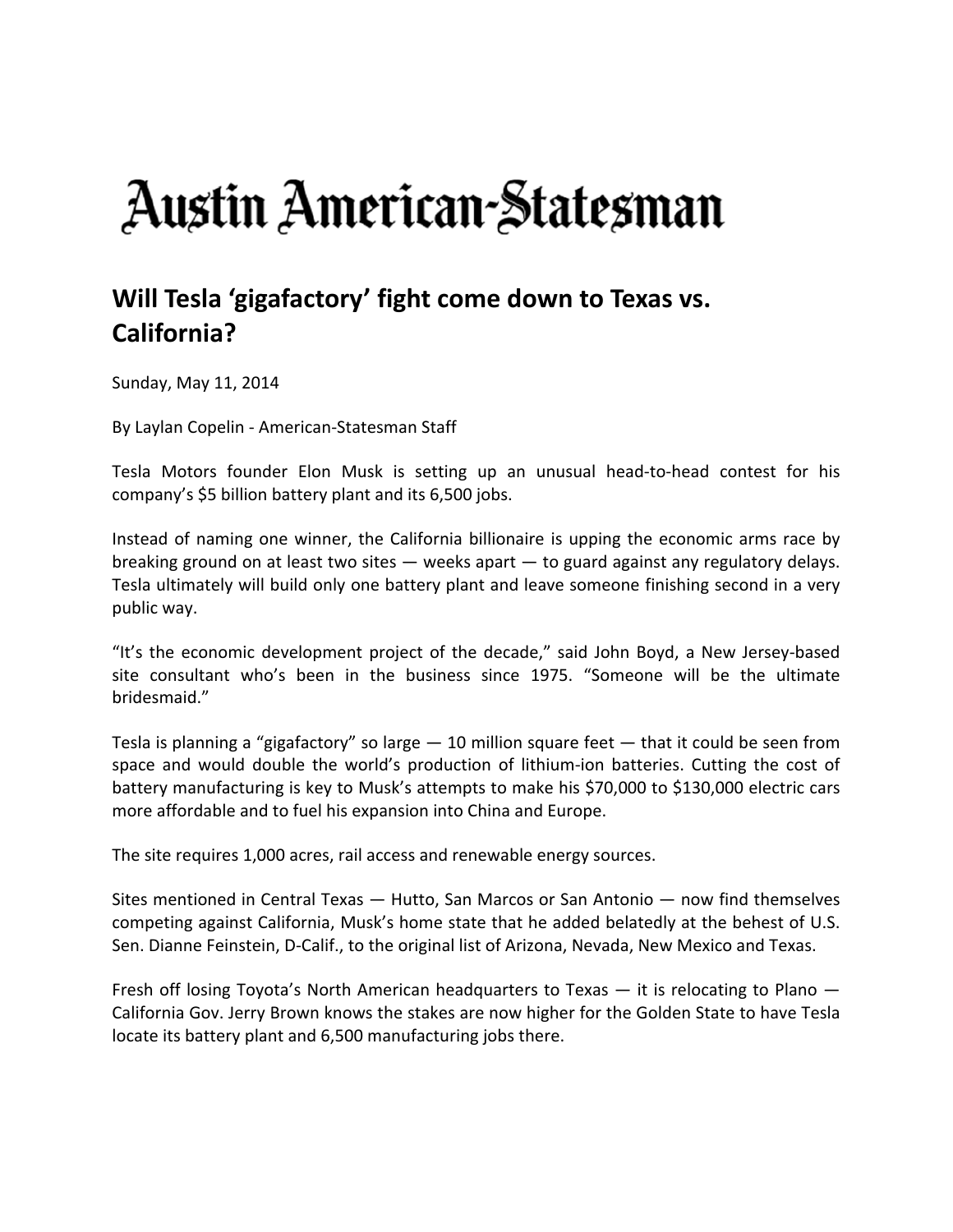"The (Brown) administration is working every day to bring companies to California and help them grow here," said Brook Taylor, spokesman for the California Governor's Office of Business and Economic Development. "Tesla is certainly one of those companies."

In a conference call last week, Musk said Tesla would break ground at its first site next month, then follow up at a second site a month or two later. He said the Brown administration is working hard to accommodate Tesla, and he called California an "improbable, but not impossible" contender.

Arizona, Nevada and New Mexico remain contenders, but the prospect of Texas and California going head‐to‐head would continue the red state vs. blue state narrative that Gov. Rick Perry loves so much.

Some analysts question whether California is truly a contender or whether Musk is trying to appease officials in a state where he will still build cars, rockets and solar panels at his various businesses no matter where the battery plant is located.

"It's unusual, but so is Elon Musk," Boyd said of the two‐site elimination contest.

Sam Jaffe, a battery expert with Colorado‐based Navigant Research, said he had never heard of breaking ground on two sites for one plant.

"It's a waste of resources," he said. "It sounds like their fear is, once they make the announcement, they no longer have leverage."

Boyd said leaving California out of the competition "was a public relations affront to the (Gov. Jerry) Brown administration."

Sacramento Bee business columnist Dan Morain called it a slap when Tesla initially announced the battery factory could go elsewhere and "worst of all, Texas, with its insufferable governor who incessantly boasts about raiding other states' businesses."

He noted that Californians have supported Musk's business ventures — he's also the founder of SpaceX and the primary investor in Solar City  $-$  by buying a third of all the Tesla cars and by having clean air laws, subsidies and rebates to electric vehicle buyers.

Last month, Brown signed legislation granting property tax exemptions for the space industry, including SpaceX.

Tesla isn't leaving California. Its Fremont assembly plant is only at half capacity, and last month Tesla leased a 430,000‐square‐foot facility in Lathrop that had been a DaimlerChrysler distribution center. Just last week, Tesla had to cancel a jobs fair at its Fremont assembly plant because the crush of applicants created traffic jams.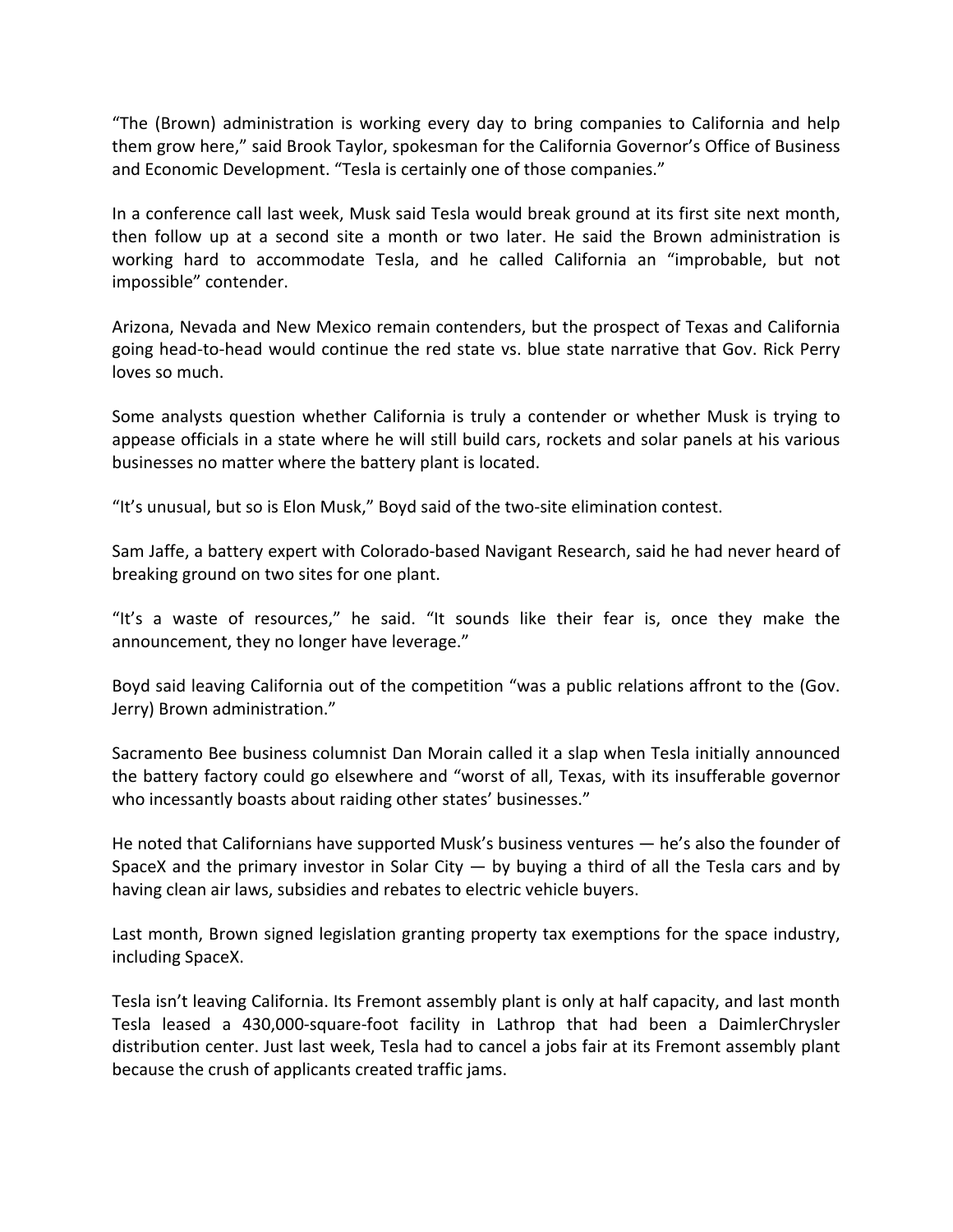The California Governor's Office of Business and Economic Development "maintains a strong partnership with Tesla," Taylor said. "During this process, we've responded to their questions about locations the same as we did for their Palo Alto headquarters, their Fremont location and the recently acquired facility in Lathrop, California."

## **Californian competition**

Nick Vyas, director for the Center for Global Supply Chain Management at the University of Southern California, acknowledges that land prices, wages and regulations make California a long shot.

But he said locating the "gigafactory" close to the Fremont assembly plant offers "just-in-time" inventory management advantages.

Also, Vyas said Musk's announcement that he wants to begin assembling cars in China within three or four years might make a West Coast location more desirable.

Musk seems most concerned about California's regulatory scheme.

"California has a lot of regulatory agencies, and although this will be a very green factory, we can't have a situation where an enormous amount of data has to be processed by a regulatory agency to find no significant impact and then give us approval to proceed," Musk told Bloomberg News.

"There are a lot of moving parts, a crazy amount of moving parts," Musk said. "If there's a laggard there, we'll have this massive facility and a ton of people trained and no ability to recoup revenue. It will be quite a bad situation."

Texas is considered a front‐runner by many analysts. It has an array of incentives from local property tax abatement to state grants, including the governor's "deal‐closing fund" with a remaining balance of about \$75 million after promising Toyota \$40 million last month.

Texas officials also boast about a regulatory scheme that is friendly to businesses, but will the approval process be fast enough for Musk?

In the past, Texas officials have complained of state competitors that give permits as part of their incentive packages.

Lucy Nashed, a spokeswoman for Perry's office, referred environmental questions about Texas' bid for Tesla to the Texas Commission for Environmental Quality. Agency officials said the timing would depend on the number and type of permits required, but that they haven't had any discussions about a Tesla plant.

Musk says the plant, mostly powered by solar or wind generation, will be a "green" factory.